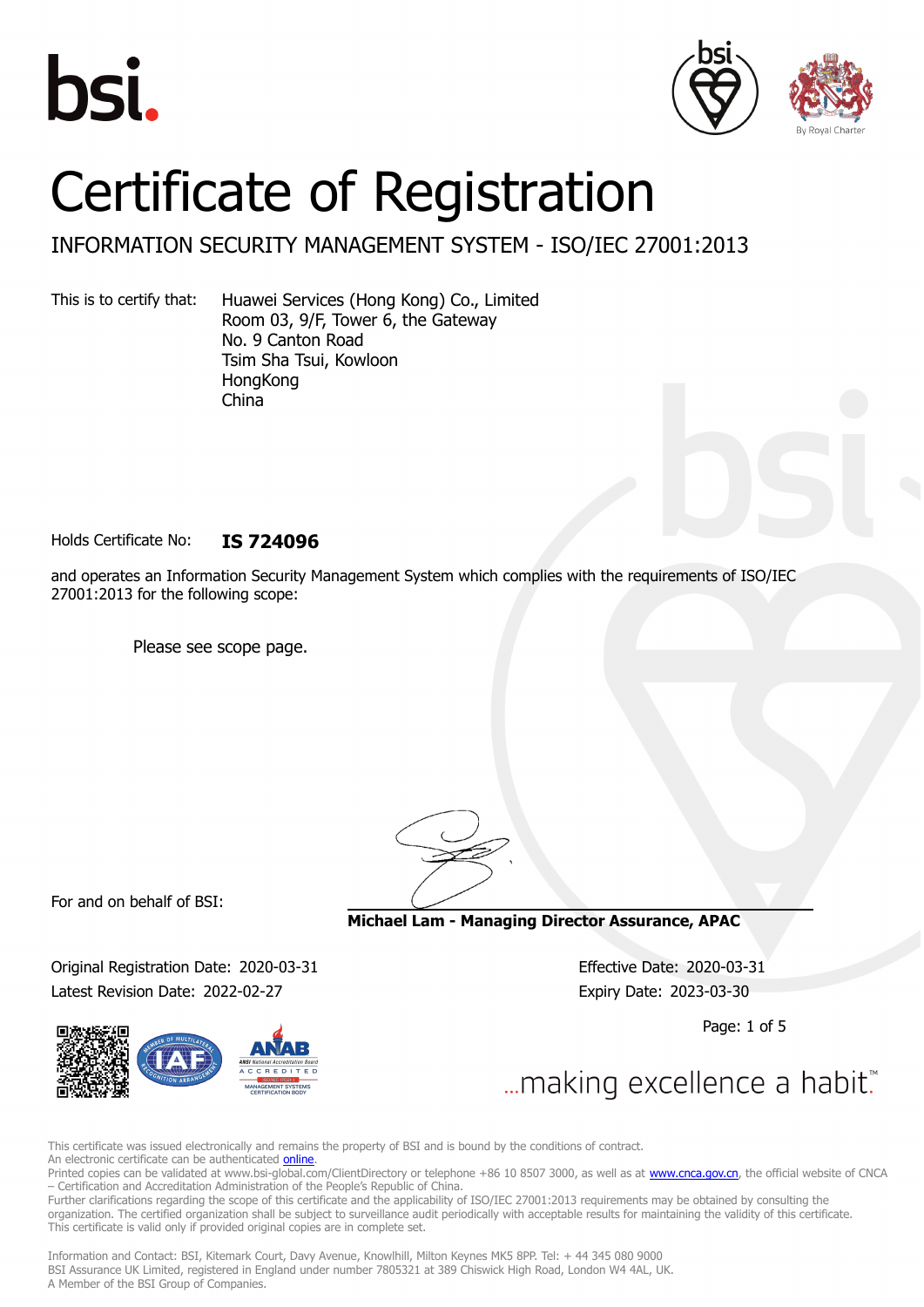## Registered Scope:

The provision of business operation and maintenance services of Huawei Mobile Services in Asia(exclude China Domestic areas), Africa and Latin America areas, including: HUAWEI ID, HUAWEI Mobile Cloud, HUAWEI AppGallery Connect, HUAWEI Themes, HUAWEI AppAdvisor, HUAWEI IAP, HUAWEI Health, HUAWEI AppGallery, HUAWEI Wallet, HUAWEI Browser, HUAWEI Assistant·TODAY, HUAWEI Ads, HUAWEI GameCenter, HUAWEI Music, Petal Search, Petal Maps, HUAWEI Push, HUAWEI Video, HUAWEI Books, and HUAWEI Member Center. The provision of business operation and maintenance services of Huawei Mobile Services in Russia areas, including: HUAWEI AppGallery, HUAWEI Wallet, HUAWEI Browser, HUAWEI Assistant·TODAY, HUAWEI Ads, HUAWEI GameCenter, HUAWEI Music, Petal Search, Petal Maps, HUAWEI Push, HUAWEI Video, HUAWEI Books, and HUAWEI Member Center. The provision of business operation services of HMS Core in Asia(exclude China Domestic areas), Africa and Latin America areas. This is in accordance with the Statement of Applicability version 1.6 issued on October 18, 2021.

Original Registration Date: 2020-03-31 Effective Date: 2020-03-31 Latest Revision Date: 2022-02-27 Expiry Date: 2023-03-30

Page: 2 of 5

This certificate was issued electronically and remains the property of BSI and is bound by the conditions of contract. An electronic certificate can be authenticated **[online](https://pgplus.bsigroup.com/CertificateValidation/CertificateValidator.aspx?CertificateNumber=IS+724096&ReIssueDate=27%2f02%2f2022&Template=cnen)**.

Printed copies can be validated at www.bsi-global.com/ClientDirectory or telephone +86 10 8507 3000, as well as at [www.cnca.gov.cn,](www.cnca.gov.cn) the official website of CNCA – Certification and Accreditation Administration of the People's Republic of China.

Further clarifications regarding the scope of this certificate and the applicability of ISO/IEC 27001:2013 requirements may be obtained by consulting the organization. The certified organization shall be subject to surveillance audit periodically with acceptable results for maintaining the validity of this certificate. This certificate is valid only if provided original copies are in complete set.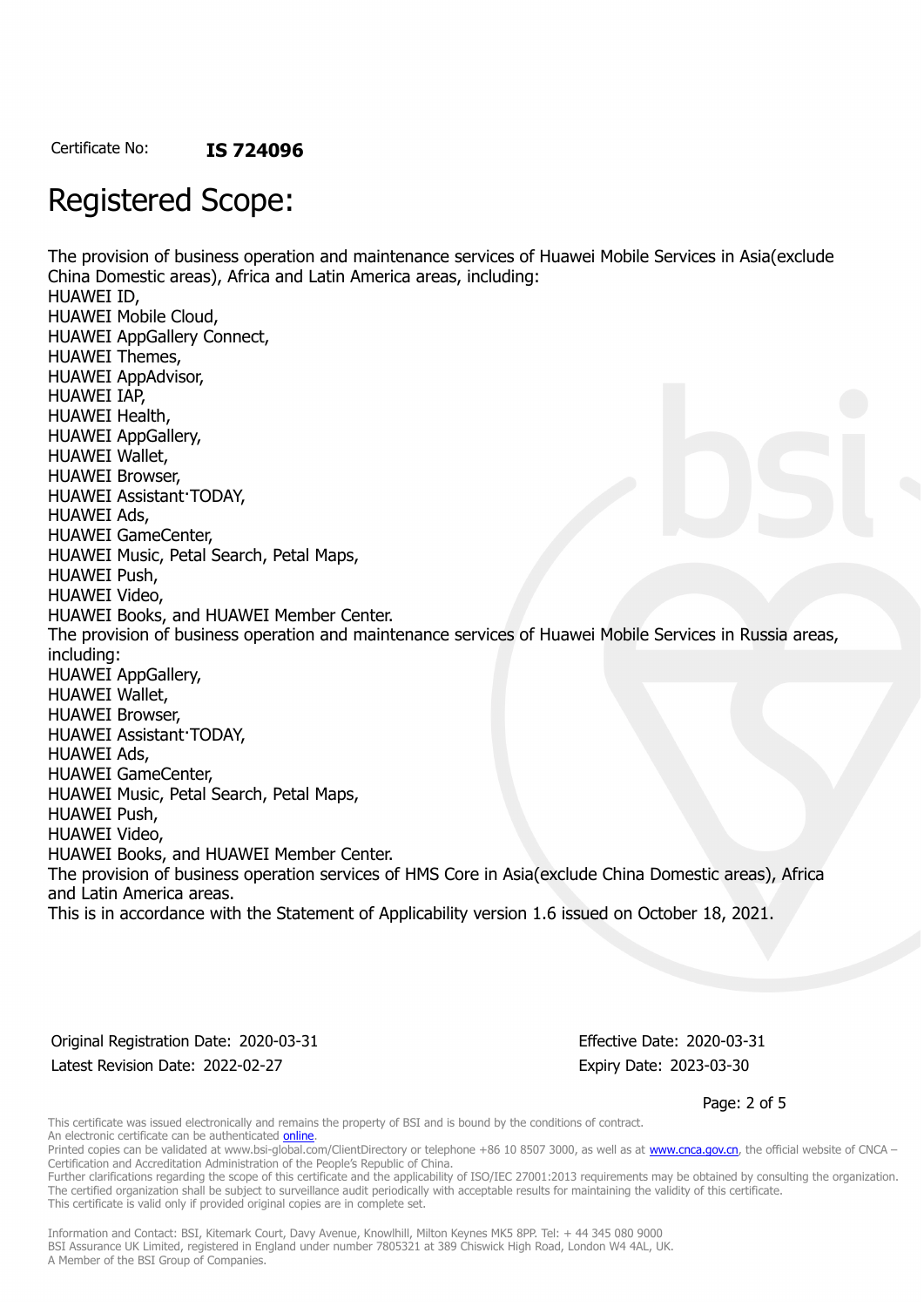#### Certificate No: **IS 724096**

Huawei Services (Hong Kong) Co., Limited Room 03, 9/F, Tower 6, the Gateway No. 9 Canton Road Tsim Sha Tsui, Kowloon **HongKong** China

Location **Exercise 2018 Location Registered Activities** 

The provision of business operation services of Huawei Mobile Services in Asia(exclude China Domestic areas), Africa and Latin America areas, including: HUAWEI ID, HUAWEI Mobile Cloud, HUAWEI AppGallery, HUAWEI AppGallery Connect, HUAWEI Themes, HUAWEI AppAdvisor, HUAWEI Wallet, HUAWEI IAP, HUAWEI Browser, HUAWEI Ads, HUAWEI Health, HUAWEI Assistant·TODAY, HMS Core, HUAWEI GameCenter, HUAWEI Music, Petal Search, Petal Maps, HUAWEI Push, HUAWEI Video, HUAWEI Books, and HUAWEI Member Center.

## Original Registration Date: 2020-03-31 Effective Date: 2020-03-31 Latest Revision Date: 2022-02-27 Expiry Date: 2023-03-30

#### Page: 3 of 5

This certificate relates to the information security management system, and not to the products or services of the certified organisation. The certificate reference number, the mark of the certification body and/or the accreditation mark may not be shown on products or stated in documents regarding products or services. Promotion material, advertisements or other documents showing or referring to this certificate, the trademark of the certification body, or the accreditation mark, must comply with the intention of the certificate. The certificate does not of itself confer immunity on the certified organisation from legal obligations.

This certificate was issued electronically and remains the property of BSI and is bound by the conditions of contract. An electronic certificate can be authenticated **[online](https://pgplus.bsigroup.com/CertificateValidation/CertificateValidator.aspx?CertificateNumber=IS+724096&ReIssueDate=27%2f02%2f2022&Template=cnen)**.

Printed copies can be validated at www.bsi-global.com/ClientDirectory or telephone +86 10 8507 3000, as well as at [www.cnca.gov.cn,](www.cnca.gov.cn) the official website of CNCA – Certification and Accreditation Administration of the People's Republic of China.

Further clarifications regarding the scope of this certificate and the applicability of ISO/IEC 27001:2013 requirements may be obtained by consulting the organization. The certified organization shall be subject to surveillance audit periodically with acceptable results for maintaining the validity of this certificate. This certificate is valid only if provided original copies are in complete set.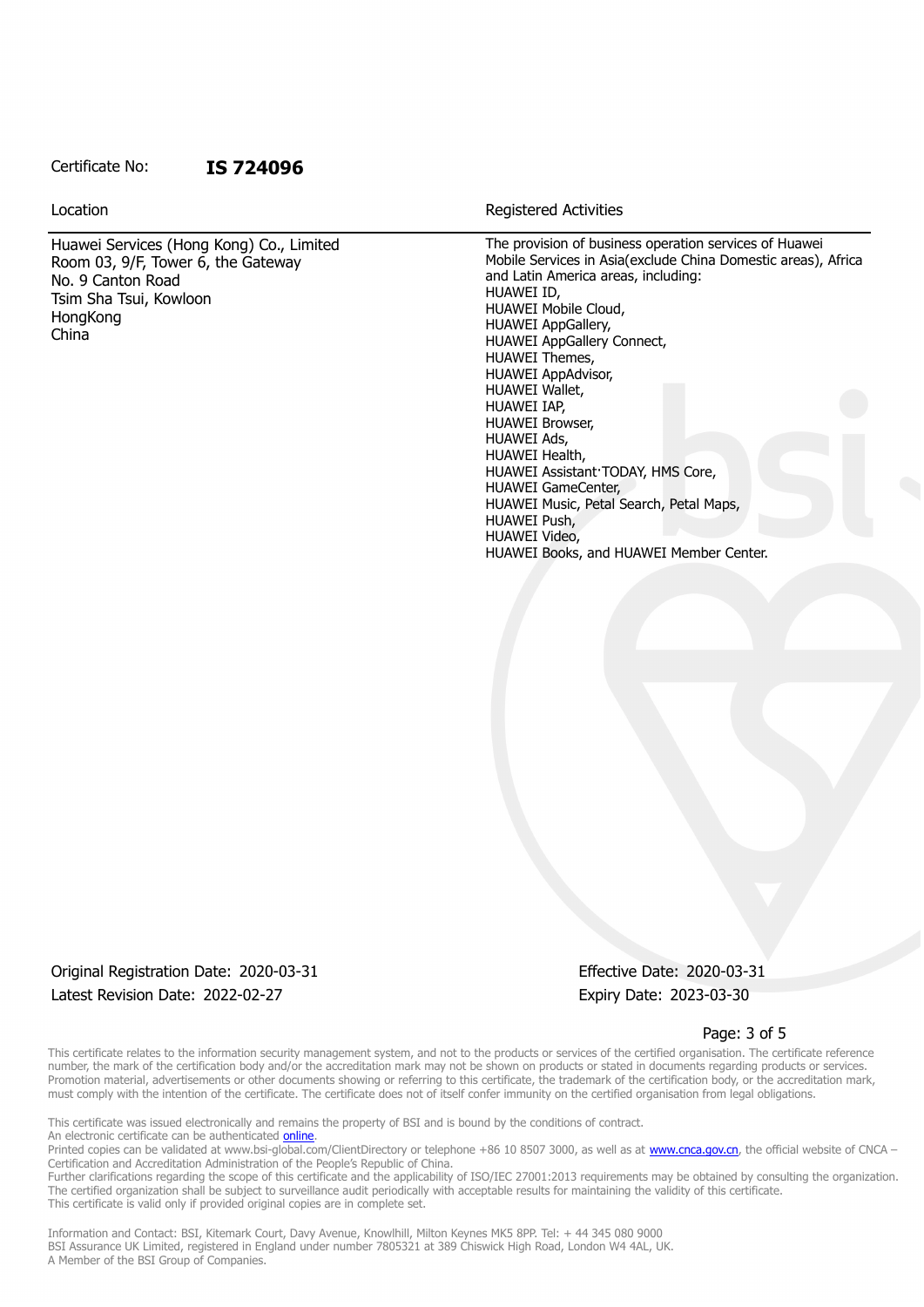#### Certificate No: **IS 724096**

| Location                                                                                                                                            | <b>Registered Activities</b>                                                                                                                                                                                                                                                                                                                                                                                                                                                                                                                                                                                                                                                                                                                                                                                                                                                                                                                                       |
|-----------------------------------------------------------------------------------------------------------------------------------------------------|--------------------------------------------------------------------------------------------------------------------------------------------------------------------------------------------------------------------------------------------------------------------------------------------------------------------------------------------------------------------------------------------------------------------------------------------------------------------------------------------------------------------------------------------------------------------------------------------------------------------------------------------------------------------------------------------------------------------------------------------------------------------------------------------------------------------------------------------------------------------------------------------------------------------------------------------------------------------|
| Huawei Services (Hong Kong) Co., Limited<br>Survey No. 37, Next to EPIP Area<br>Kundalahalli, Whitefield<br>Bangalore<br>560066<br>India            | The provision of maintenance services of Huawei Mobile<br>Services in Asia(exclude China Domestic areas), Africa and<br>Latin America areas, including:<br>HUAWEI ID,<br>HUAWEI Mobile Cloud,<br>HUAWEI AppGallery Connect,<br><b>HUAWEI Themes,</b><br><b>HUAWEI AppAdvisor,</b><br>HUAWEI IAP,<br>HUAWEI Health,<br><b>HUAWEI AppGallery,</b><br>HUAWEI Wallet,<br><b>HUAWEI Browser,</b><br>HUAWEI Assistant TODAY,<br>HUAWEI Ads,<br><b>HUAWEI GameCenter,</b><br>HUAWEI Music, Petal Search, Petal Maps,<br>HUAWEI Push,<br>HUAWEI Video,<br>HUAWEI Books, and HUAWEI Member Center.<br>The provision of maintenance services of Huawei Mobile<br>Services in Russia areas, including:<br><b>HUAWEI AppGallery,</b><br>HUAWEI Wallet,<br><b>HUAWEI Browser,</b><br>HUAWEI Assistant TODAY,<br>HUAWEI Ads,<br><b>HUAWEI GameCenter,</b><br>HUAWEI Music, Petal Search, Petal Maps,<br>HUAWEI Push,<br>HUAWEI Video,<br>HUAWEI Books, and HUAWEI Member Center. |
| Huawei Services (Hong Kong) Co., Limited<br>Krylatskie Hills<br>Krylatskaya Ulitsa, 17, Building 2<br>Moscow<br>121614<br><b>Russian Federation</b> | The provision of business operation services of Huawei<br>Mobile Services in Russia areas, including:<br><b>HUAWEI AppGallery,</b><br>HUAWEI Wallet,<br><b>HUAWEI Browser,</b><br>HUAWEI Assistant TODAY,<br>HUAWEI Ads,<br><b>HUAWEI</b> GameCenter,<br>HUAWEI Music, Petal Search, Petal Maps,<br>HUAWEI Push,<br>HUAWEI Video,<br>HUAWEI Books, and HUAWEI Member Center.                                                                                                                                                                                                                                                                                                                                                                                                                                                                                                                                                                                       |
| Original Registration Date: 2020-03-31                                                                                                              | Effective Date: 2020-03-31                                                                                                                                                                                                                                                                                                                                                                                                                                                                                                                                                                                                                                                                                                                                                                                                                                                                                                                                         |
| Latest Revision Date: 2022-02-27                                                                                                                    | Expiry Date: 2023-03-30                                                                                                                                                                                                                                                                                                                                                                                                                                                                                                                                                                                                                                                                                                                                                                                                                                                                                                                                            |

#### Page: 4 of 5

This certificate relates to the information security management system, and not to the products or services of the certified organisation. The certificate reference number, the mark of the certification body and/or the accreditation mark may not be shown on products or stated in documents regarding products or services. Promotion material, advertisements or other documents showing or referring to this certificate, the trademark of the certification body, or the accreditation mark, must comply with the intention of the certificate. The certificate does not of itself confer immunity on the certified organisation from legal obligations.

This certificate was issued electronically and remains the property of BSI and is bound by the conditions of contract. An electronic certificate can be authenticated *[online](https://pgplus.bsigroup.com/CertificateValidation/CertificateValidator.aspx?CertificateNumber=IS+724096&ReIssueDate=27%2f02%2f2022&Template=cnen)*.

Printed copies can be validated at www.bsi-global.com/ClientDirectory or telephone +86 10 8507 3000, as well as at [www.cnca.gov.cn,](www.cnca.gov.cn) the official website of CNCA – Certification and Accreditation Administration of the People's Republic of China.

Further clarifications regarding the scope of this certificate and the applicability of ISO/IEC 27001:2013 requirements may be obtained by consulting the organization. The certified organization shall be subject to surveillance audit periodically with acceptable results for maintaining the validity of this certificate. This certificate is valid only if provided original copies are in complete set.